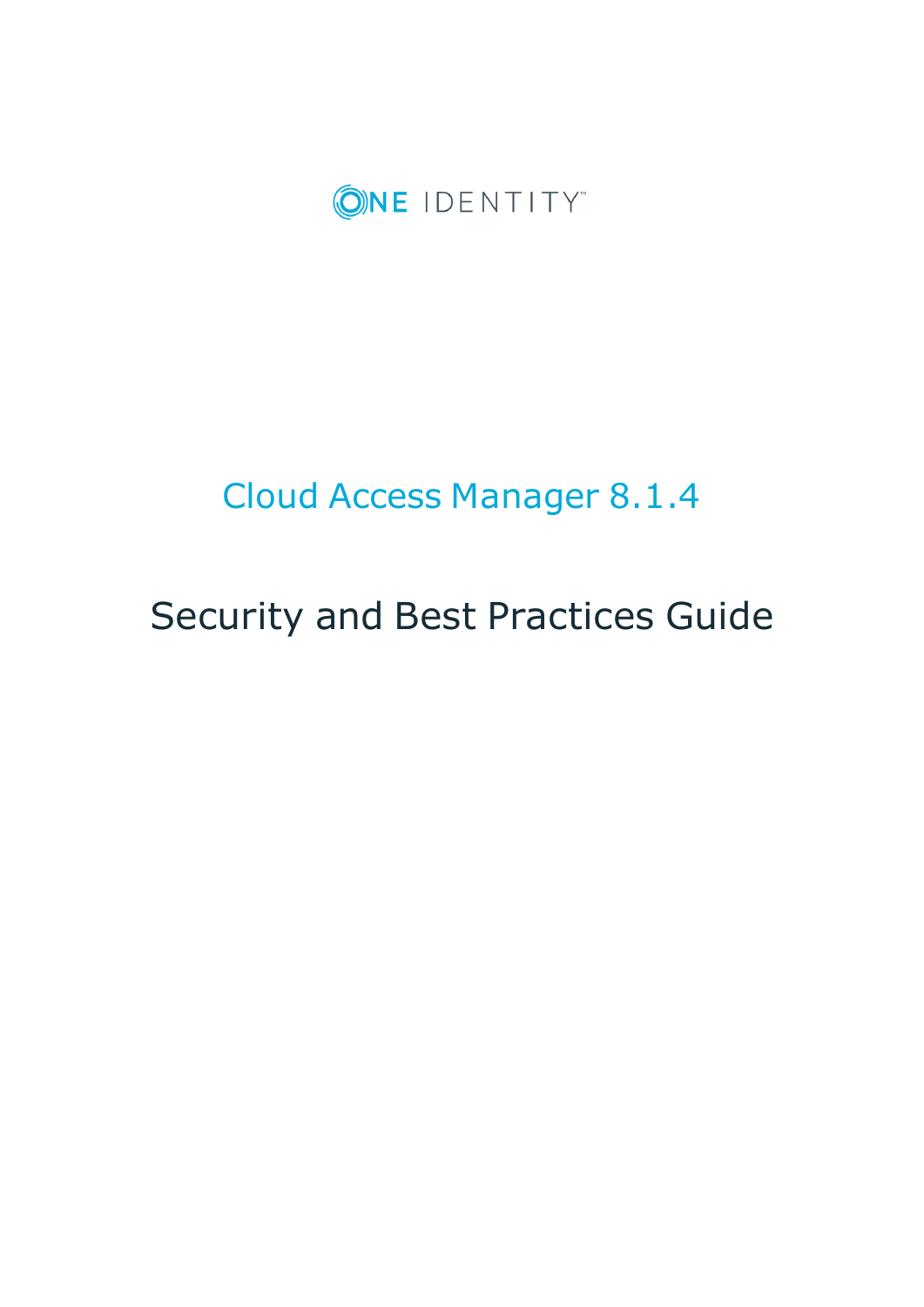#### **Copyright 2018 One Identity LLC.**

#### **ALL RIGHTS RESERVED.**

This guide contains proprietary information protected by copyright. The software described in this guide is furnished under a software license or nondisclosure agreement. This software may be used or copied only in accordance with the terms of the applicable agreement. No part of this guide may be reproduced or transmitted in any form or by any means, electronic or mechanical, including photocopying and recording for any purpose other than the purchaser's personal use without the written permission of One Identity LLC .

The information in this document is provided in connection with One Identity products. No license, express or implied, by estoppel or otherwise, to any intellectual property right is granted by this document or in connection with the sale of One Identity LLC products. EXCEPT AS SET FORTH IN THE TERMS AND CONDITIONS AS SPECIFIED IN THE LICENSE AGREEMENT FOR THIS PRODUCT, ONE IDENTITY ASSUMES NO LIABILITY WHATSOEVER AND DISCLAIMS ANY EXPRESS, IMPLIED OR STATUTORY WARRANTY RELATING TO ITS PRODUCTS INCLUDING, BUT NOT LIMITED TO, THE IMPLIED WARRANTY OF MERCHANTABILITY, FITNESS FOR A PARTICULAR PURPOSE, OR NON-INFRINGEMENT. IN NO EVENT SHALL ONE IDENTITY BE LIABLE FOR ANY DIRECT, INDIRECT, CONSEQUENTIAL, PUNITIVE, SPECIAL OR INCIDENTAL DAMAGES (INCLUDING, WITHOUT LIMITATION, DAMAGES FOR LOSS OF PROFITS, BUSINESS INTERRUPTION OR LOSS OF INFORMATION) ARISING OUT OF THE USE OR INABILITY TO USE THIS DOCUMENT, EVEN IF ONE IDENTITY HAS BEEN ADVISED OF THE POSSIBILITY OF SUCH DAMAGES. One Identity makes no representations or warranties with respect to the accuracy or completeness of the contents of this document and reserves the right to make changes to specifications and product descriptions at any time without notice. One Identity does not make any commitment to update the information contained in this document.

If you have any questions regarding your potential use of this material, contact:

One Identity LLC. Attn: LEGAL Dept 4 Polaris Way Aliso Viejo, CA 92656

Refer to our Web site ([http://www.OneIdentity.com](http://www.oneidentity.com/)) for regional and international office information.

#### **Patents**

One Identity is proud of our advanced technology. Patents and pending patents may apply to this product. For the most current information about applicable patents for this product, please visit our website at [http://www.OneIdentity.com/legal/patents.aspx](http://www.oneidentity.com/legal/patents.aspx).

#### **Trademarks**

One Identity and the One Identity logo are trademarks and registered trademarks of One Identity LLC. in the U.S.A. and other countries. For a complete list of One Identity trademarks, please visit our website at [www.OneIdentity.com/legal](http://www.oneidentity.com/legal). All other trademarks are the property of their respective owners.

#### **Legend**

- **WARNING: A WARNING icon indicates a potential for property damage, personal injury, or death.**
- **CAUTION: A CAUTION icon indicates potential damage to hardware or loss of data if instructions are not followed.**
- IMPORTANT, NOTE, TIP, MOBILE, or VIDEO: An information icon indicates supporting Œ information.

Cloud Access Manager Security and Best Practices Guide Updated - November 2018 Version - 8.1.4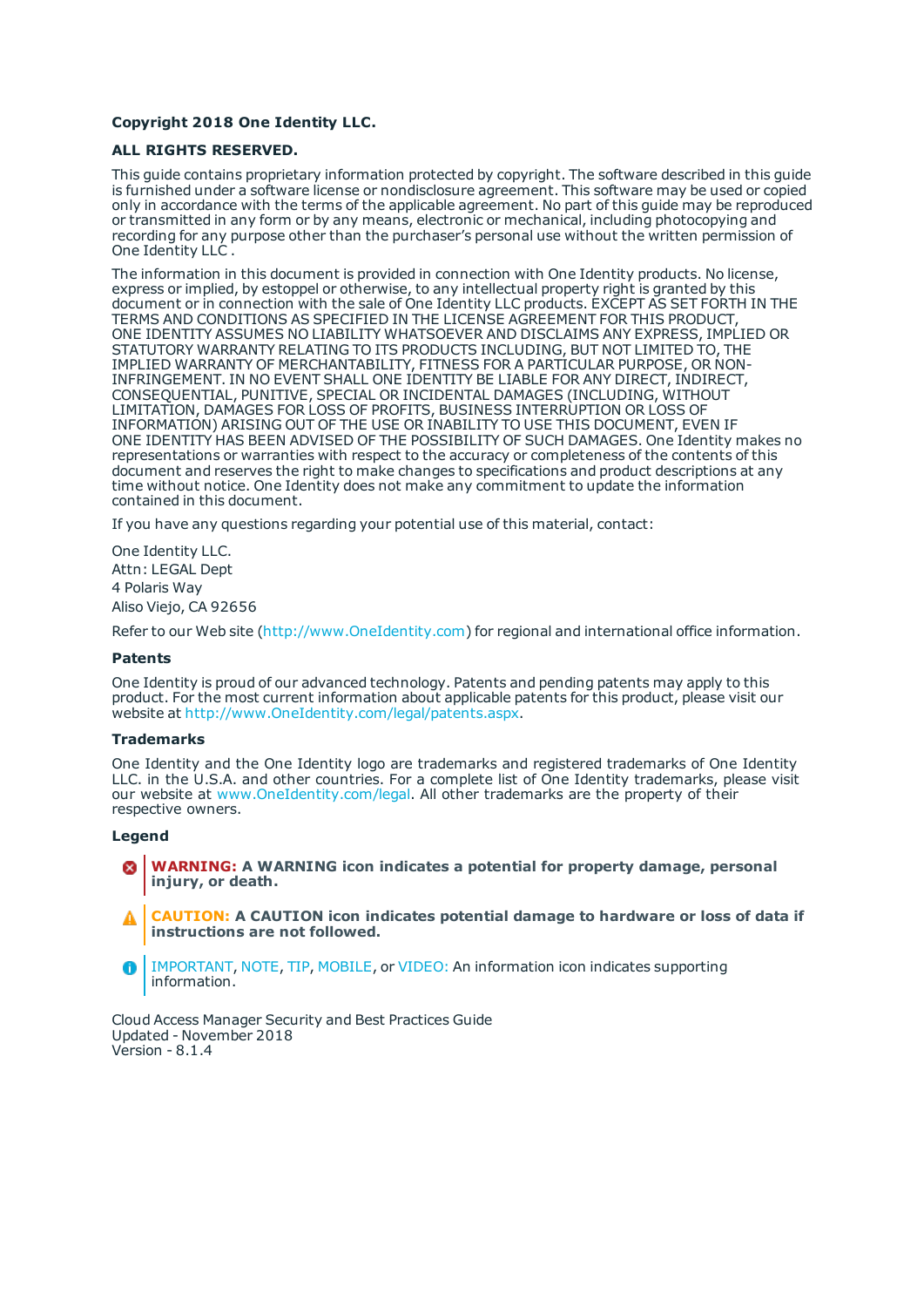# **Contents**

| Optimizing Cloud Access Manager for a production environment  5               |  |
|-------------------------------------------------------------------------------|--|
|                                                                               |  |
|                                                                               |  |
|                                                                               |  |
|                                                                               |  |
|                                                                               |  |
| Preventing direct access to applications protected by Cloud Access Manager  8 |  |
|                                                                               |  |
|                                                                               |  |
|                                                                               |  |
|                                                                               |  |
|                                                                               |  |
|                                                                               |  |
|                                                                               |  |
|                                                                               |  |
|                                                                               |  |
|                                                                               |  |
|                                                                               |  |
|                                                                               |  |
|                                                                               |  |
|                                                                               |  |
|                                                                               |  |
| Security Assertion Markup Language (SAML) federation and WS-Federation 15     |  |
|                                                                               |  |
|                                                                               |  |
|                                                                               |  |
| Using a reverse proxy or load balancer with Cloud Access Manager 16           |  |
|                                                                               |  |
|                                                                               |  |
|                                                                               |  |
|                                                                               |  |

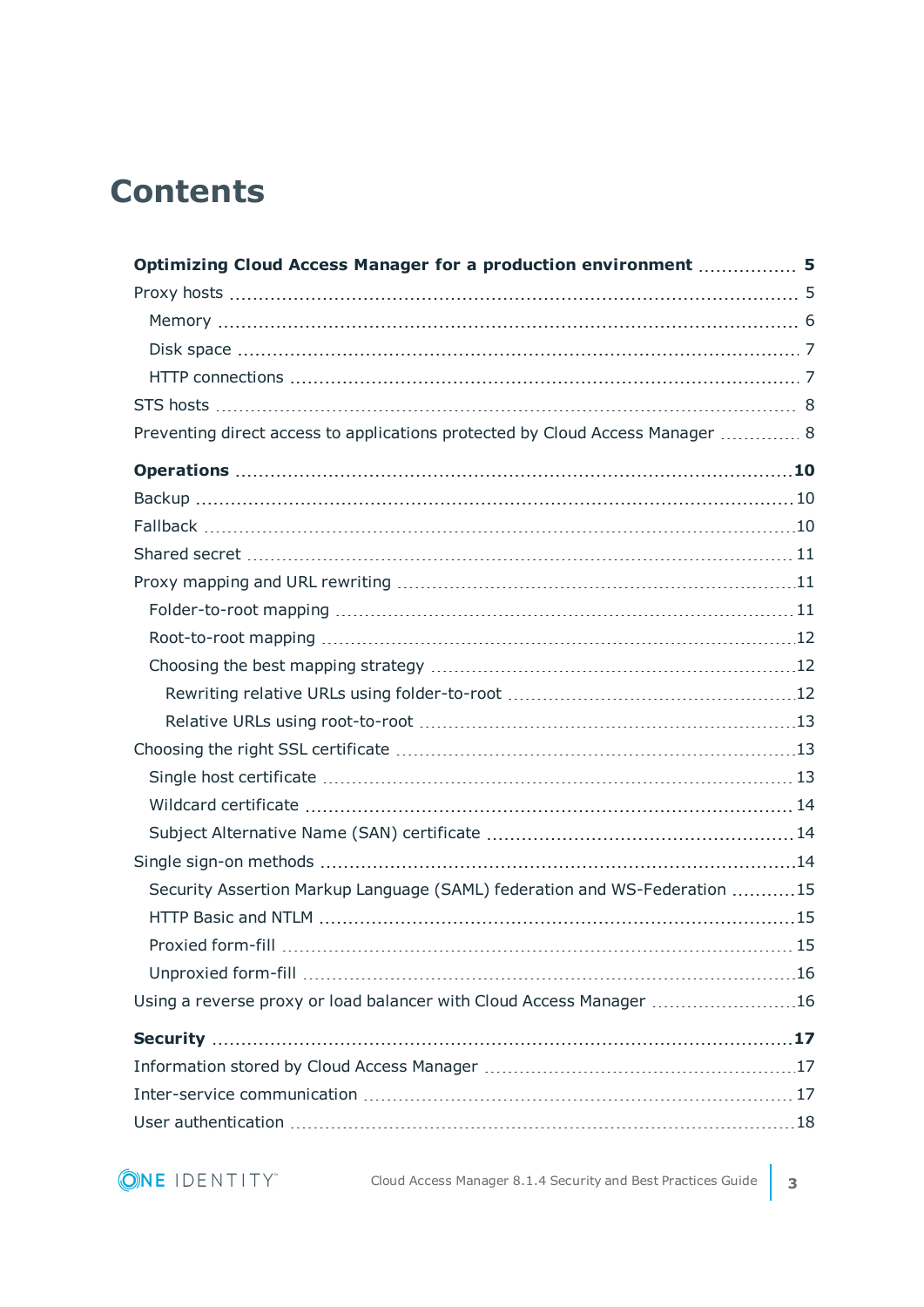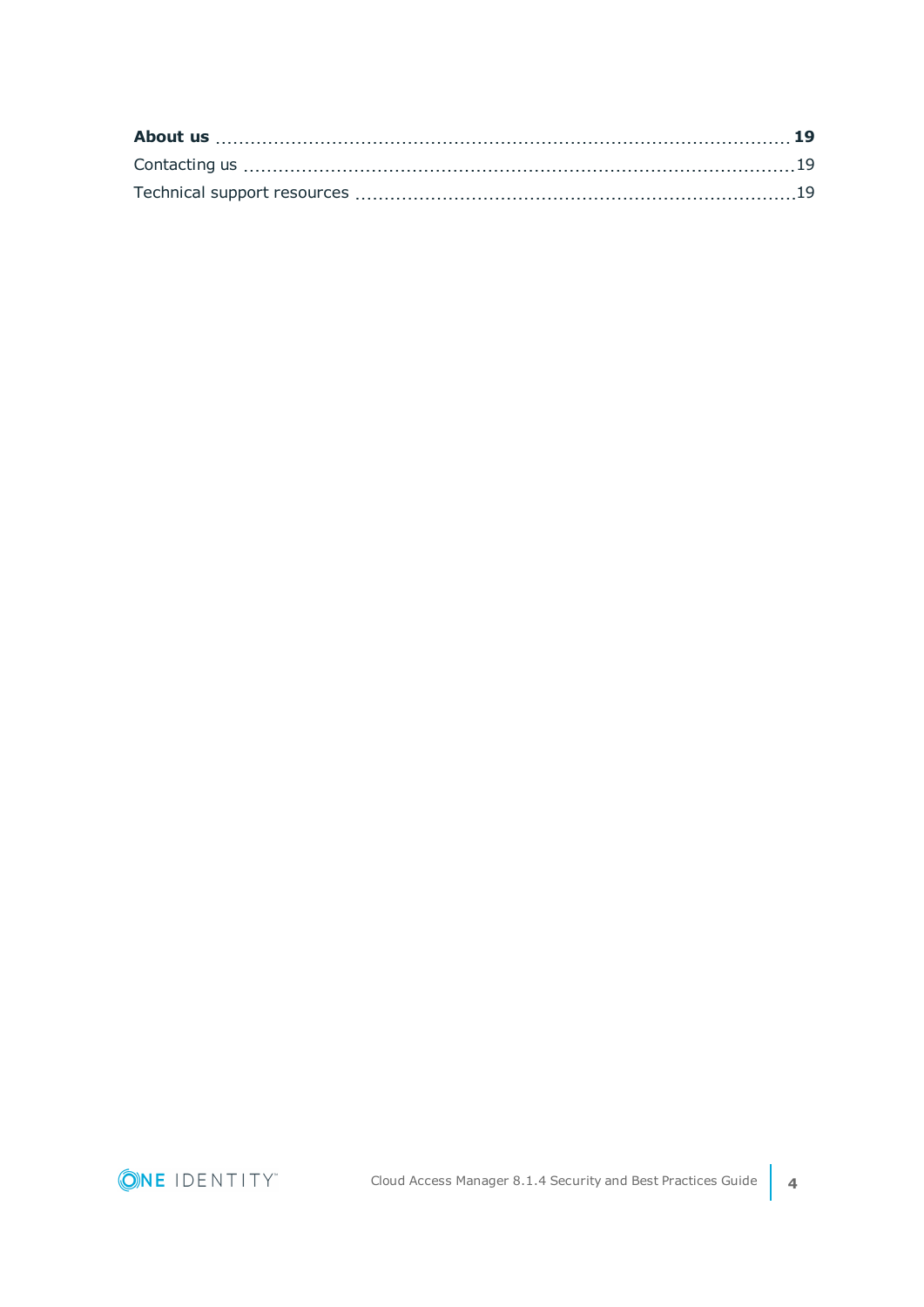# <span id="page-4-0"></span>**Optimizing Cloud Access Manager for a production environment**

Before deploying Cloud Access Manager, we recommend you perform the following steps to ensure Cloud Access Manager is optimized to handle the expected workload. Using this recommended configuration, a Proxy host can typically support up to 7,000 users and a Security Token Service (STS) host can typically support up to 15,000 users. You can add further Proxy and STS hosts to support more users and to provide high availability. For a production environment, we recommend that you deploy an additional proxy host and STS host to provide high availability and protect against a single host failure. For example a company with 20,000 users would typically deploy 4 Proxy hosts  $(20,000/7,000 +1)$  and 3 STS hosts (20,000/15,000 +1).

**O** NOTE: If you are not proxying any applications, including the Cloud Access Manager portal, the number of Proxy hosts should match the number of STS hosts.

To confirm you have deployed a sufficient number of hosts to support your users we recommend you use a phased rollout approach. Start by rolling out Cloud Access Manager to a small subset of users and monitor the CPU and memory usage of the Cloud Access Manager hosts to ensure sufficient spare capacity to scale out to the entire user base. For some applications this approach will not be possible, for example with federated applications such as Salesforce or Office 365 where you have to switch over all users at the same time. In this situation, we recommend that you use a phased roll out of applications rather than users. Start with smaller applications and gradually add more when you have verified that sufficient spare resources are available on the Cloud Access Manager hosts.

For further information on how to install additional Cloud Access Manager hosts, please refer to the document entitled *One Identity Cloud Access Manager How To Configure For High Availability*.

# <span id="page-4-1"></span>**Proxy hosts**

One Identity Cloud Access Manager contains a [reverse](http://en.wikipedia.org/wiki/Reverse_proxy) proxy to provide Single Sign-On (SSO) to web applications that do not support federation, for example basic, NT LAN Manager (NTLM), header and form authentication. The reverse proxy is also used to allow secure access to internal web applications from the Internet. When you access a proxied

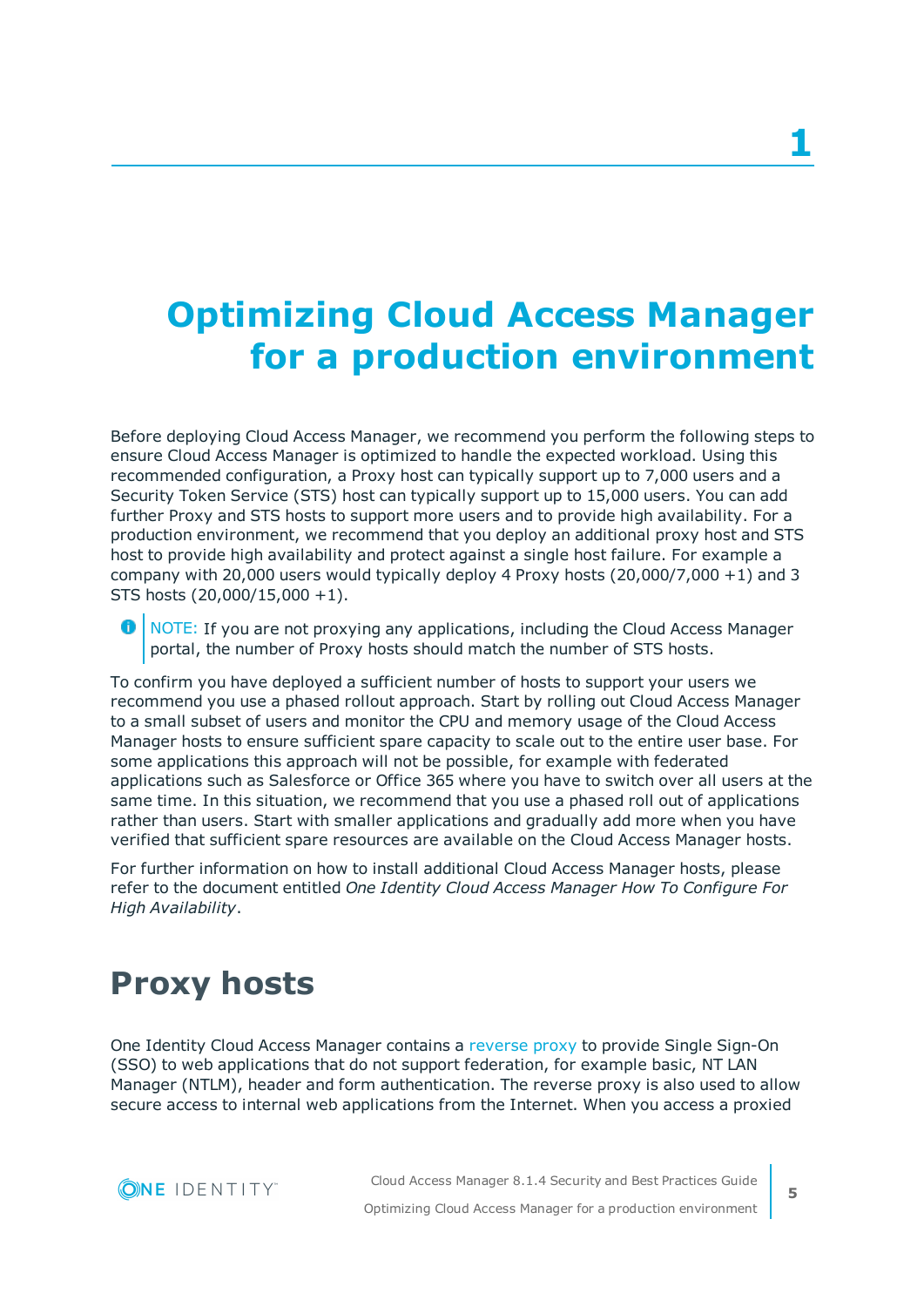application, all communication between the web browser and the application goes through the proxy for the entire session, not only for the authentication.

For a production environment, we recommend that each proxy host has 9GB of physical memory and 8 processor cores. For example, two quad core processors giving a total of 8 cores spread over two processors.

A single proxy host can handle up to 12,000 concurrent connections. Modern web browsers typically use between 6 and 8 persistent HTTP [connections](http://en.wikipedia.org/wiki/HTTP_persistent_connection) when accessing an application. But during idle periods, such as when a user is reading, they will often reduce the number of connections to just a single connection, or even close all connections until the next user interaction. The browser can use each connection to send multiple HTTP requests to the application. The proxy will close a connection after either processing 100 HTTP requests, or after the connection has been idle for 60 seconds. The browser will establish a new connection the next time it needs to make an HTTP request. So, depending on the application you want to proxy, a single Proxy host will be able to support between 1,500 users (12,000/8) and 12,000 users. Our recommended maximum of 7,000 is an average of the two.

To support up to 12,000 concurrent connections, you must configure the proxy host to increase the number of persistent HTTP connections that it can support. This in turn requires greater memory allocation for the proxy. Please refer to [Memory](#page-5-0) on page 6 and HTTP [connections](#page-6-1) on page 7 for information on how to make the two changes required.

### <span id="page-5-0"></span>**Memory**

To support a larger number of persistent HTTP connections, first increase the amount of memory available to the proxy. For a production environment, we recommend that each proxy host has 9GB of physical memory, with 6GB of this memory allocated to the Java virtual machine (JVM) used by the proxy.

6 NOTE: These figures are intended as guidelines. Different operating systems may require more or less RAM to be allocated to them to function effectively. For instance, 8GB RAM may be sufficient for a proxy running on Windows Server Core OS with 6 GB allocated to the JVM heap.

#### *To configure the maximum amount of memory allocated to the Java virtual machine*

Perform the following steps on the proxy host.

- 1. Double click <Installation location>\Cloud Access Manager Proxy\bin\CloudAccessManagerProxyw.exe on each proxy host to open the proxy service configuration tool.
- 2. Click the **Java** tab.
- 3. In the **Maximum memory pool** field, enter the value 6144, then click **Apply** to set the maximum amount of memory allocated to the Java Virtual Machine heap to 6GB.
- 4. You must restart the proxy service for this setting to take effect. To restart the proxy service, click the **General** tab and then click **Restart**.

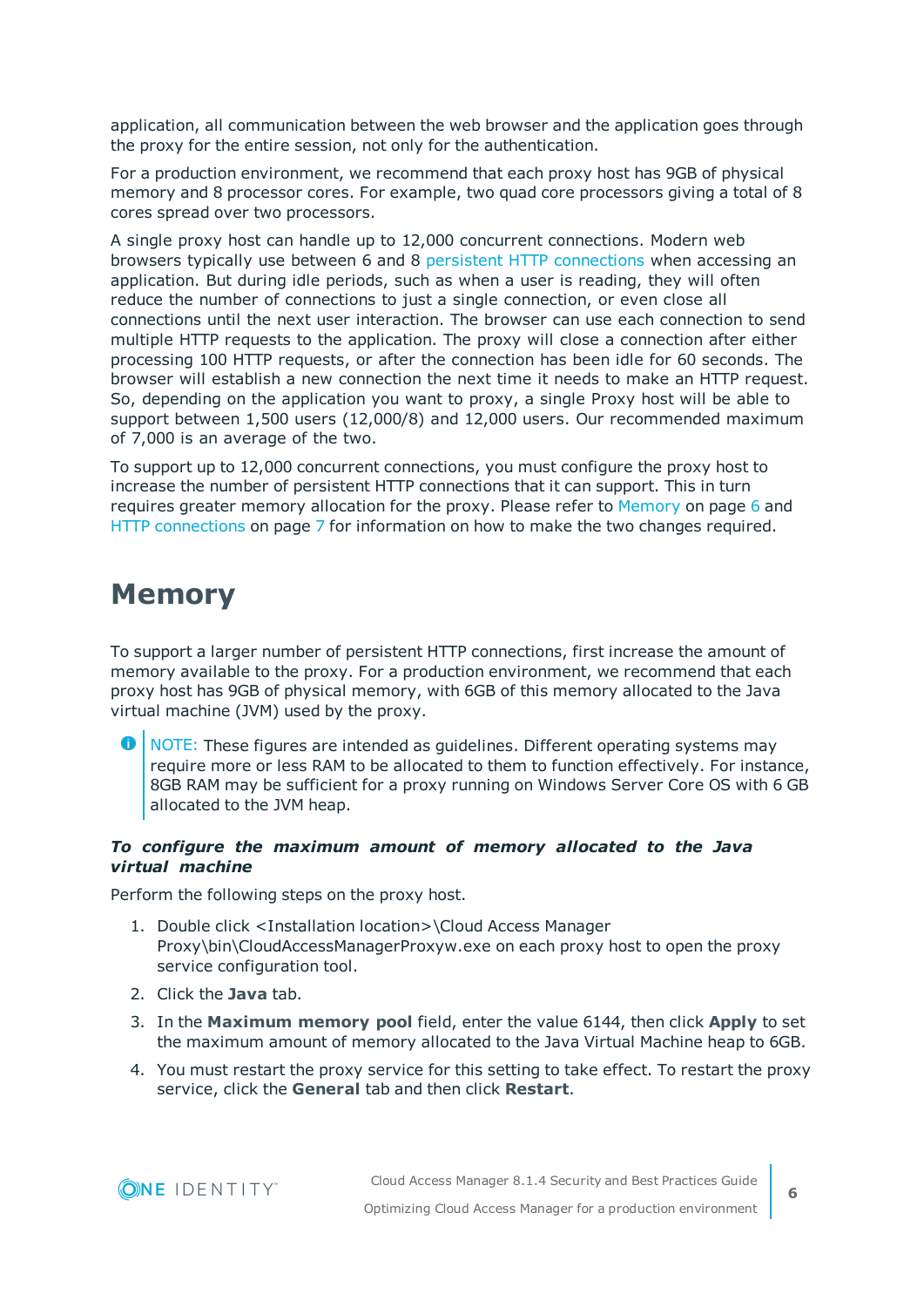$\bullet$  NOTE: Memory consumption of the proxy can exceed the amount allocated to the JVM heap. This is because Java allocates memory to other processes, such as a stack for each thread. Therefore, it is not unusual for the total memory used by the proxy to exceed the value allocated to the JVM heap by up to 10%.

### <span id="page-6-0"></span>**Disk space**

We recommend the following minimum disk space requirements are observed. For further information on installation requirements, please refer to the document entitled *One Identity Cloud Access Manager Installation Guide*.

| <b>Hardware</b> | <b>Requirement</b> | Host        |
|-----------------|--------------------|-------------|
| Disk space      | 25GB               | Proxy host. |
| Disk space      | 50GB               | STS host.   |
| Disk space      | 50GB               | STS host.   |

#### **Table 1: Disk space requirements**

**O** NOTE: These recommended disk space values are intended as a general guideline. We suggest that you monitor disk space usage on all your servers to account for usage changes that occur, such as expanding log files (For example, from other applications such as IIS), a life time of Windows updates and system backup data.

#### <span id="page-6-1"></span>**HTTP connections**

A production environment proxy host should be able to handle up to 12,000 concurrent, persistent HTTP connections.

You may need to configure the host to support this number of connections, by default Microsoft Windows Server 2008 R2 will allow approximately 8,000 connections. To allow a greater number of connections use the netsh command to increase the dynamic ports range, please refer to [http://en.wikipedia.org/wiki/Ephemeral\\_port](http://en.wikipedia.org/wiki/Ephemeral_port) for further information.

The following example will allow approximately 12,000 persistent HTTP connections. Run this command from a command prompt as an administrator, this setting takes immediate effect and does not require a reboot.

netsh int ipv4 set dynamicport tcp start=40000 num=25000

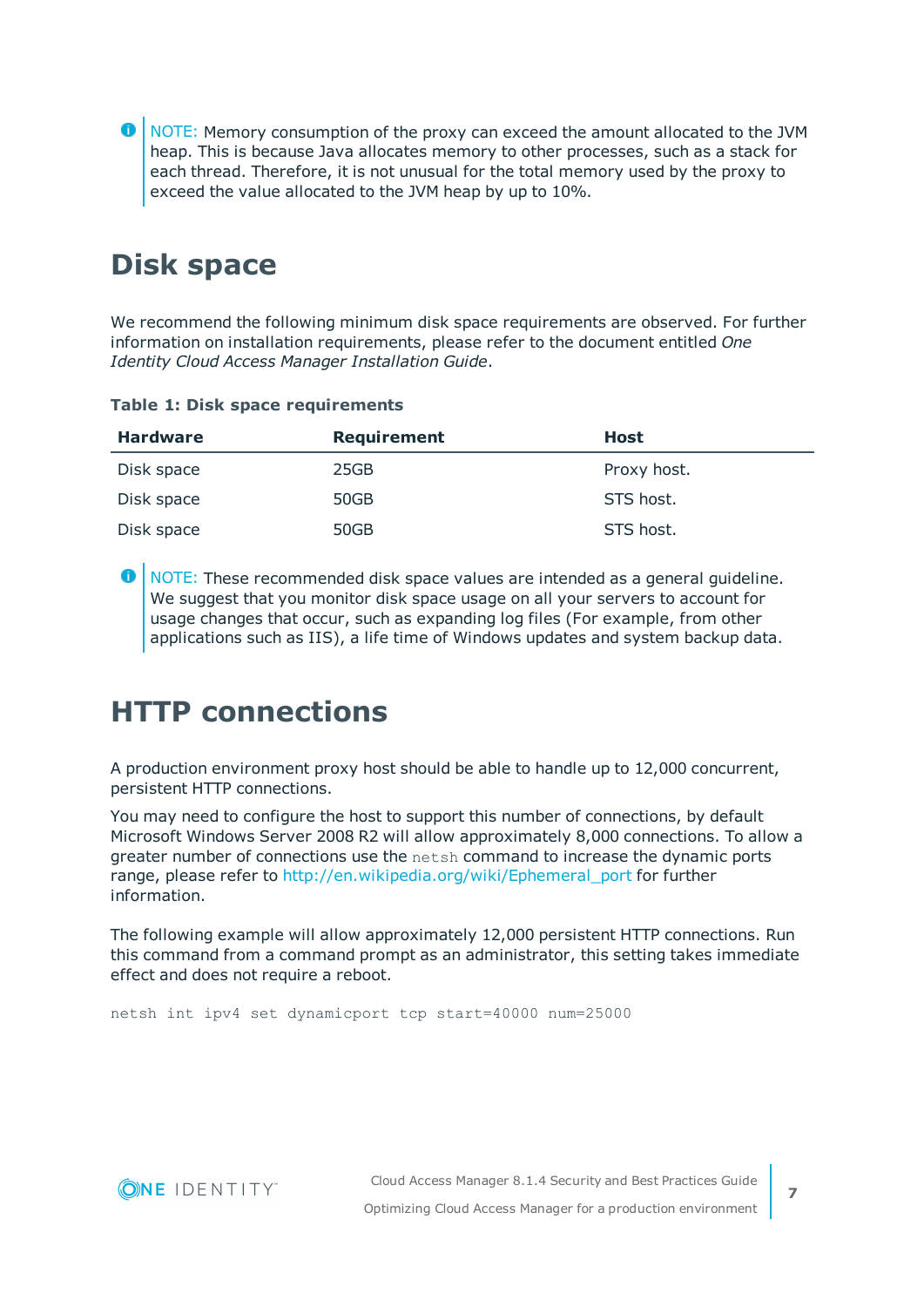# <span id="page-7-0"></span>**STS hosts**

For a production environment, we recommend that each Security Token Service (STS) host has 8GB of physical memory and 8 processor cores. For example, two quad core processors giving a total of 8 cores spread over two processors.

CPU and memory usage varies between the different authentication methods. Our stress testing has shown a single STS host can support between 12,000 and 18,000 users authenticating over a 30 minute period. Our recommended maximum of 15,000 is an average of the two. No special configuration is required on the STS hosts to support this number of users.

# <span id="page-7-1"></span>**Preventing direct access to applications protected by Cloud Access Manager**

When you have added an application to Cloud Access Manager, you can make sure that users only access the application using Cloud Access Manager. This may be required if you are using Cloud Access Manager to enforce strong authentication for the application, or want to use Cloud Access Manager's auditing features to monitor application usage. The procedure described below is only required for non-federated applications, that is, those not using SAML or WS-Federation.

Œ NOTE: To prevent direct access to an application, we recommend that you use the firewall on the application's host. For example, you need to update the HTTP/HTTPS firewall rules to only allow access from the internal IP addresses of the Cloud Access Manager proxy hosts.

#### *To configure the Windows Firewall to prevent direct access to the application*

Perform the following steps on the application's host.

- $\bullet$  NOTE: If the application is installed on multiple hosts, repeat these steps on each host running the application.
- 1. From the **Start** menu, open **Windows Firewall with Advanced Security**.
- 2. Ensure the firewall is turned on.
- 3. Locate the Inbound Firewall rule for Secure HTTP (HTTPS) requests. For applications using Internet Information Services (IIS), this is called **World Wide Web Services (HTTPS Traffic-In)**.
- 4. Ensure the rule is enabled.
- 5. Click **Properties**.
- 6. Select the **Scope** tab.

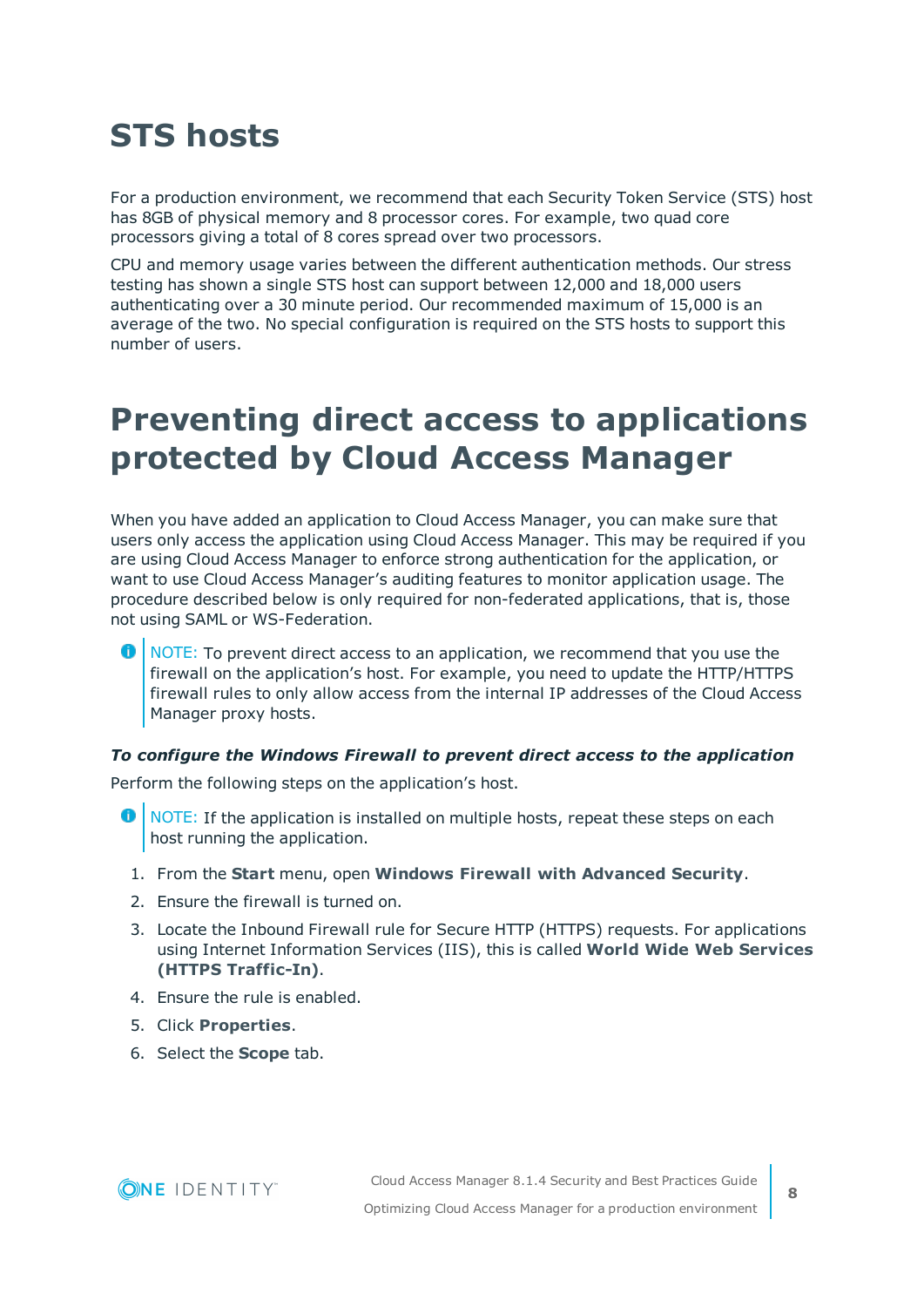| <b>World Wide Web Services (HTTPS Traffic-In) Properties</b> |                       |                       |          | $\vert x \vert$ |
|--------------------------------------------------------------|-----------------------|-----------------------|----------|-----------------|
| General                                                      |                       | Programs and Services |          | Computers       |
| Protocols and Ports                                          |                       | Scope                 | Advanced | <b>Users</b>    |
| Local IP address                                             |                       |                       |          |                 |
|                                                              | Any IP address        |                       |          |                 |
|                                                              | C These IP addresses: |                       |          |                 |
|                                                              |                       |                       | Add      |                 |
|                                                              |                       |                       | Edit     |                 |
|                                                              |                       |                       | Remove   |                 |
|                                                              |                       |                       |          |                 |
| Remote IP address                                            |                       |                       |          |                 |
| <b>Business</b>                                              | C Any IP address      |                       |          |                 |
|                                                              | C These IP addresses: |                       |          |                 |
|                                                              | 192.168.0.12          |                       | Add      |                 |
|                                                              |                       |                       | Edit     |                 |
|                                                              |                       |                       | Remove   |                 |
|                                                              |                       |                       |          |                 |
| Leam more about setting the scope                            |                       |                       |          |                 |
|                                                              |                       |                       |          |                 |
|                                                              |                       |                       |          |                 |
|                                                              |                       |                       |          |                 |
|                                                              |                       |                       |          |                 |
|                                                              |                       |                       |          |                 |
|                                                              |                       | OK                    | Cancel   | <b>Apply</b>    |

- 7. In the **Remote IP address** section, select **These IP addresses:** and add the internal IP address of each proxy host.
- 8. Repeat Step 3 through Step 7 for the HTTP firewall rule.
- 9. Using a browser on another host, verify that you cannot directly access the application running on this host.

When you have updated the firewall configuration on each host running the application, verify that users can still access the application using Cloud Access Manager.

0 NOTE: If the host running the application contains multiple applications and you do not wish to prevent direct access to all of them, you can configure the Web Server to restrict access to the proxy hosts on a per application basis. Please refer to <http://support.microsoft.com/kb/324066> for instructions on how to configure IIS to use the **IP Address and Domain Restrictions** feature.

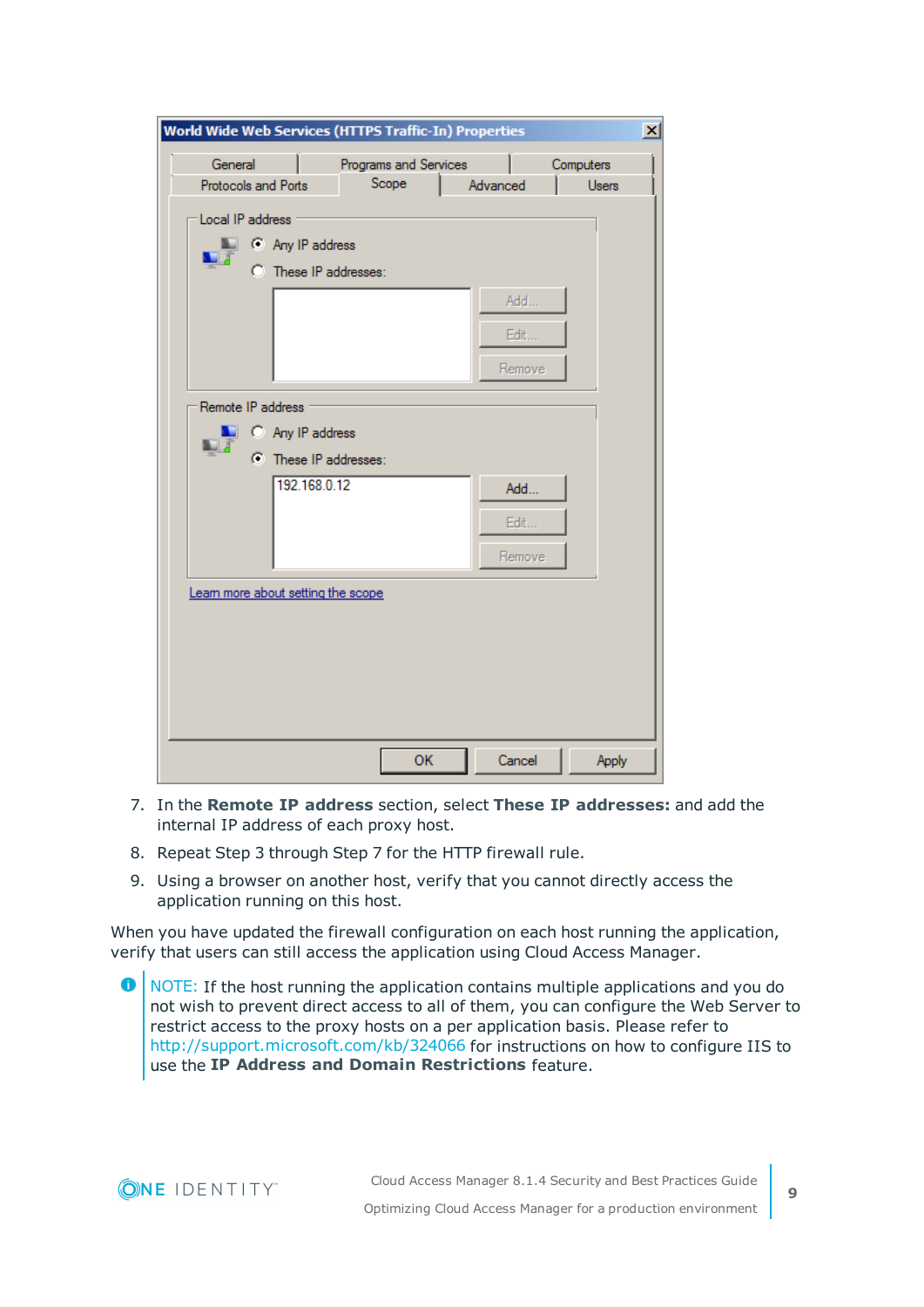# **Operations**

# <span id="page-9-1"></span><span id="page-9-0"></span>**Backup**

It is strongly recommended that you take a backup of your Cloud Access Manager environment at regular intervals, and immediately prior to upgrading or carrying out maintenance. Please refer to the *One Identity Cloud Access Manager Installation Guide* for full instructions to backup and restore Cloud Access Manager.

## <span id="page-9-2"></span>**Fallback**

The Cloud Access Manager fallback administration account allows you to bypass the directory-based authentication mechanism to:

- Configure Cloud Access Manager for the first time
- Investigate issues with directory-based authentication
- Perform certain activities such as setting up certificate-based authentication.

We recommend you choose a password for the fallback administration account which is complex enough that it cannot be guessed, and that you change it regularly. You can change the fallback password using the Cloud Access Manager administration interface.

**O** | IMPORTANT: We recommend that you keep a hardcopy of the fallback password in a secure place, accessible only to staff with the authority to configure Cloud Access Manager. There is no reset facility for the fallback password. If you forget the password, you will need to completely re-install Cloud Access Manager.

In addition, fallback administration is not automatically exposed by the reverse proxy, so access to this user interface is restricted to internal connections.

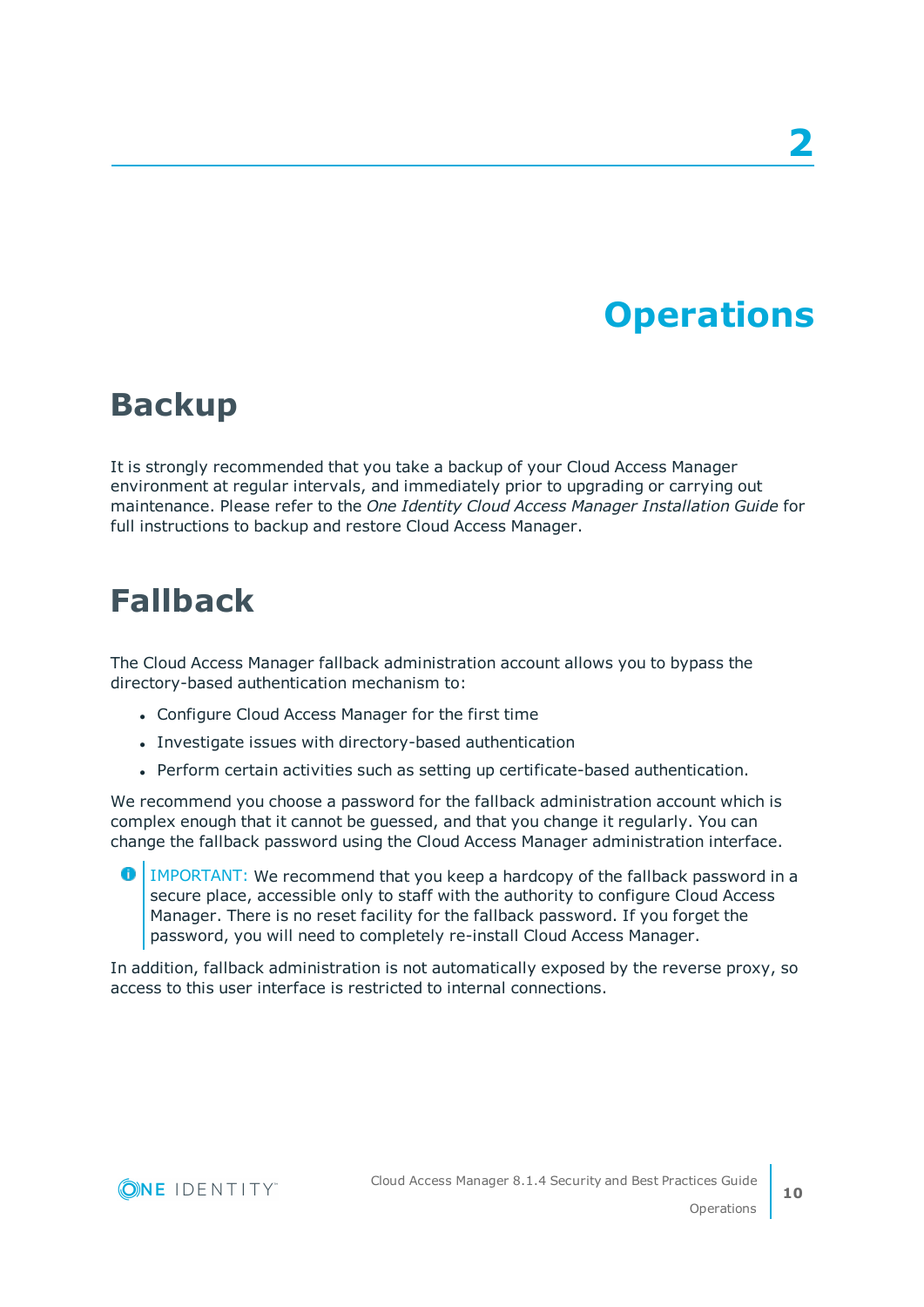# <span id="page-10-0"></span>**Shared secret**

The Cloud Access Manager shared secret is used to send information securely between Cloud Access Manager hosts, so that it can be stored securely in the Cloud Access Manager configuration database. In addition you will need to use the same shared secret to add new nodes to your Cloud Access Manager deployment.

Œ IMPORTANT: We recommend that you keep a hardcopy of the shared secret in a secure place, accessible only to staff with the authority to configure Cloud Access Manager as there is no facility to change the shared secret within the software.

# <span id="page-10-1"></span>**Proxy mapping and URL rewriting**

In order to relay web content between a web application and a browser, the proxy must:

- <sup>l</sup> Convert inbound public URLs from the browser to internal URLs which resolve to the target application on the private network.
- Convert hypertext links in outbound web content received from the internal web application to public URLs accessible by the browser.

To rewrite the URLs correctly, the proxy maintains an internal mapping table. An application URL can be mapped to its public URL equivalent in one of two ways:

- [Folder-to-root](#page-10-2) mapping
- [Root-to-root](#page-11-0) mapping

#### <span id="page-10-2"></span>**Folder-to-root mapping**

With a folder-to-root mapping the public URL includes a path component, for example:

| <b>Public URL</b>        | <b>Private URL</b>          |
|--------------------------|-----------------------------|
| https://www.acme.com/erp | https://erp.acme.prod.local |

Folder-to-root mappings allow you to multiplex several applications with a single external hostname, for example:

| <b>Public URL</b>            | <b>Private URL</b>              |
|------------------------------|---------------------------------|
| https://www.acme.com/erp     | https://erp.acme.prod.local     |
| https://www.acme.com/mail    | https://owa.acme.prod.local     |
| https://www.acme.com/payroll | https://payroll.acme.secure.net |

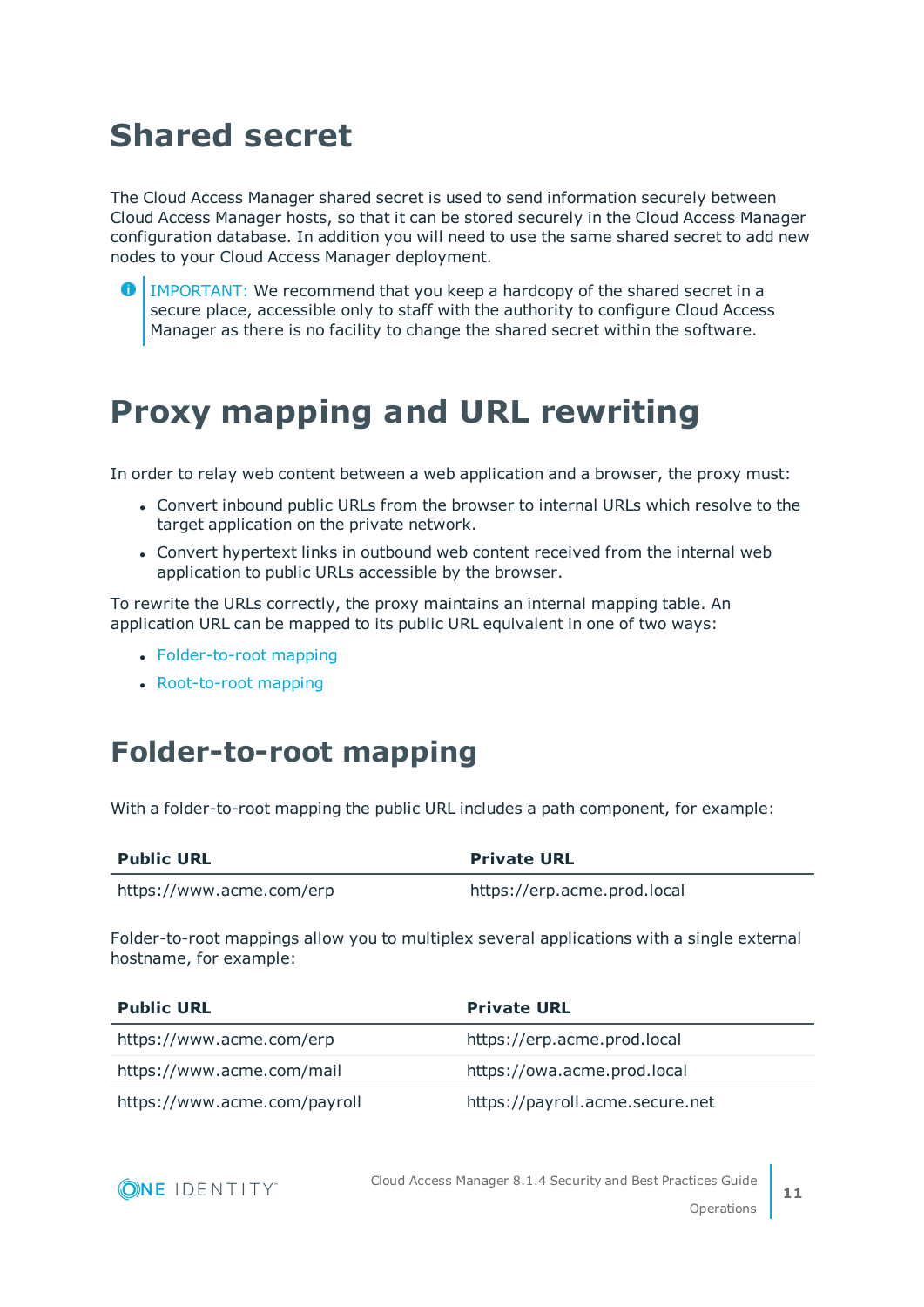### <span id="page-11-0"></span>**Root-to-root mapping**

Root-to-root mappings associate a single dedicated public URL hostname with a corresponding private URL hostname, for example:

| <b>Public URL</b>                 | <b>Private URL</b>              |
|-----------------------------------|---------------------------------|
| https://erp.webapps.acme.com      | https://erp.acme.prod.local     |
| https://mail.webapps.acme.com     | https://owa.acme.prod.local     |
| https:// payroll.webapps.acme.com | https://payroll.acme.secure.net |

### <span id="page-11-1"></span>**Choosing the best mapping strategy**

An advantage to using folder-to-root mappings is that the Secure Sockets Layer (SSL) certificate that authenticates the public server can cover all web applications with a single hostname. Using folder-to-root mappings is less expensive than root-to-root mappings, this is because an SSL certificate that authenticates a single hostname is generally cheaper than one which protects multiple hostnames.

However, use of folder-to-root mappings is not recommended for complex web sites, particularly those which rely heavily on client-side scripting to generate dynamic content. When using the folder-to-root approach, the proxy must rewrite relative URLs embedded in the content body, and if an embedded URL is built dynamically by the application, the proxy may need special rules (filters) to rewrite it correctly.

#### <span id="page-11-2"></span>**Rewriting relative URLs using folder-to-root**

| Private URL https://er-<br>p.acme.prod.local                      | Public URL https://www.acme.-<br>com/erp                              |
|-------------------------------------------------------------------|-----------------------------------------------------------------------|
| /images/home.jp                                                   | /erp/images/home.jpg                                                  |
| /scripts/login.js                                                 | /erp/scripts/login.js                                                 |
| reports/salesfigures2014.pdf                                      | erp/reports/salesfigures2014.pdf                                      |
| this.href.location = $\frac{1}{2}$ /register.aspx $\frac{1}{2}$ ; | this.href.location = $\frac{1}{e}$ /erp/register.aspx $\frac{1}{e}$ ; |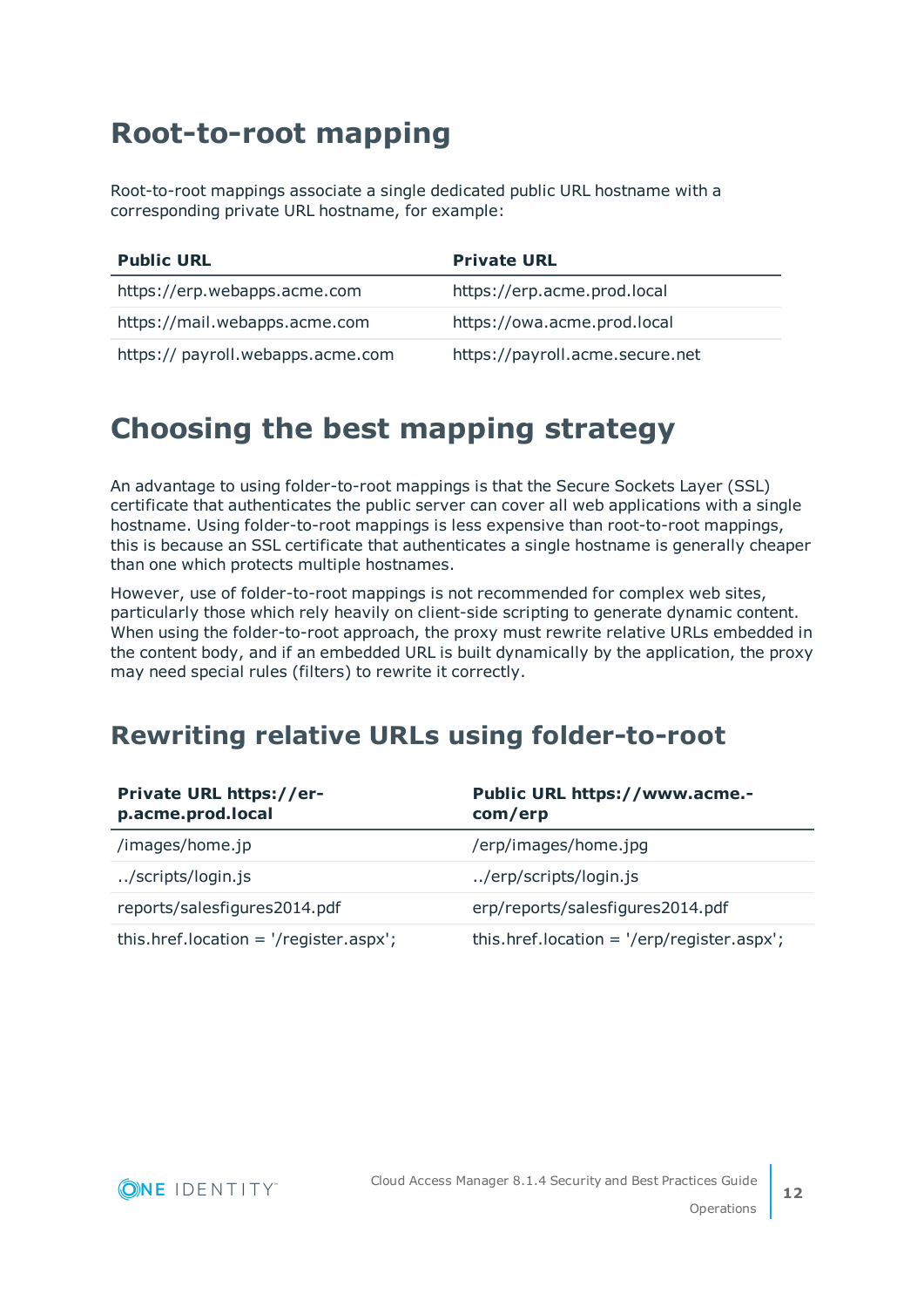#### <span id="page-12-0"></span>**Relative URLs using root-to-root**

| Private URL https://er-<br>p.acme.prod.local                      | Public URL https://er-<br>p.webapps.acme.com |
|-------------------------------------------------------------------|----------------------------------------------|
| /images/home.jpg                                                  | Does not need rewriting.                     |
| /scripts/login.js                                                 | Does not need rewriting.                     |
| reports/salesfigures2014.pdf                                      | Does not need rewriting.                     |
| this.href.location = $\frac{1}{2}$ /register.aspx $\frac{1}{2}$ ; | Does not need rewriting.                     |

0 NOTE: As embedded relative URLs do not need rewriting when using the root-to-root approach there is less scope for URL rewrite problems, and the proxy can return the page to the browser more quickly. In general, we strongly recommended the root-toroot approach for both reliability and performance.

# <span id="page-12-1"></span>**Choosing the right SSL certificate**

We recommend that you purchase and install an Secure Sockets Layer (SSL) certificate from a Certificate Authority, this ensures Cloud Access Manager users can be confident they are interacting with a genuine service. Please refer to the *One Identity Cloud access Manager Installation Guide* for full instructions on how to request and install an SSL certificate for Cloud Access Manager.

You can purchase one of three types of SSL certificate:

- Single host [certificate](#page-12-2)
- $\bullet$  Wildcard [certificate](#page-13-0)
- Subject [Alternative](#page-13-1) Name (SAN) certificate

### <span id="page-12-2"></span>**Single host certificate**

This is typically the cheapest option. It is suitable for organizations who wish to proxy only a single application, or a collection of simple, static web applications with minimal clientside scripting using the folder-to-root method described above.



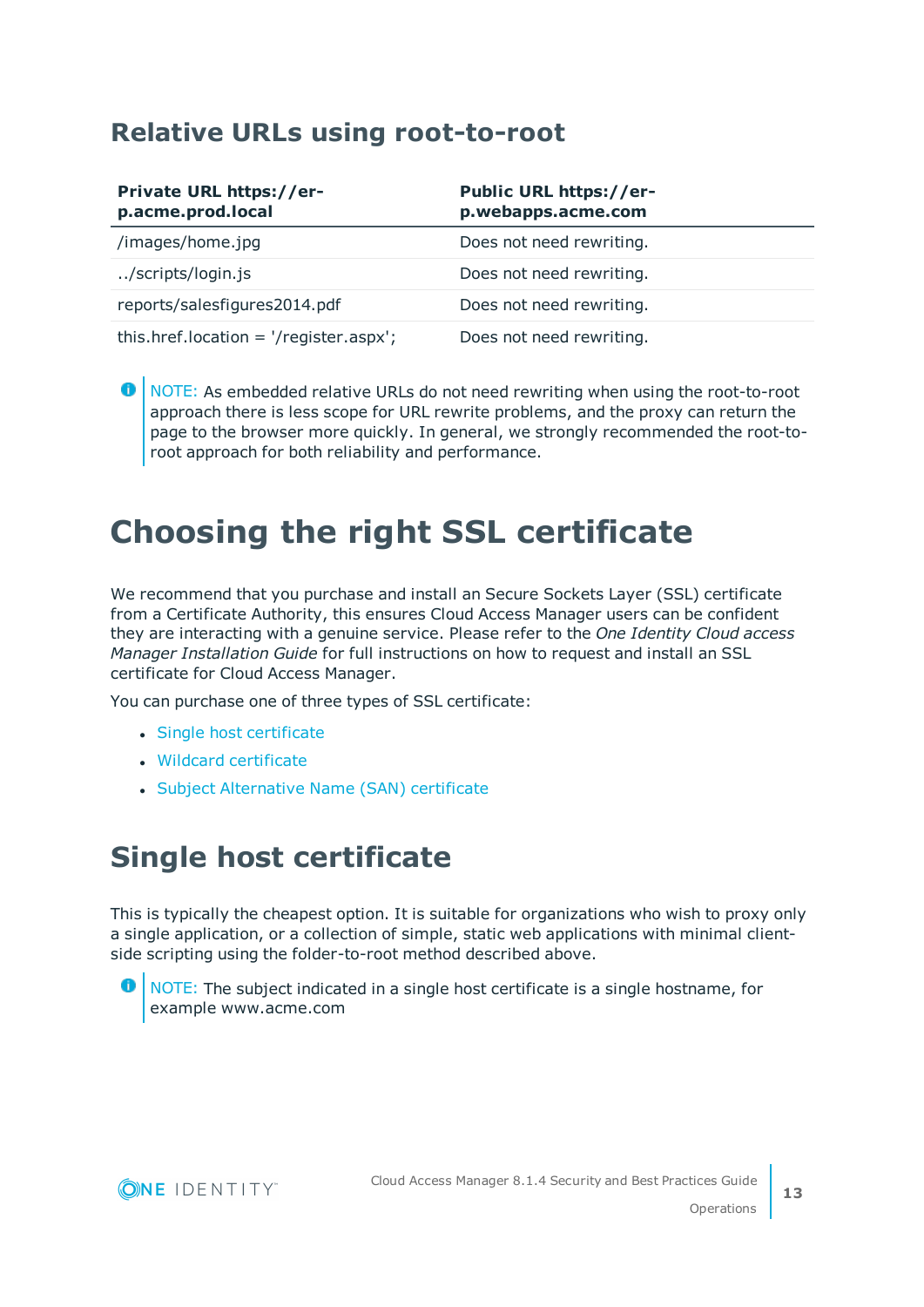## <span id="page-13-0"></span>**Wildcard certificate**

This is usually the most costly option, but the most flexible. It allows you to set up unlimited root-to-root proxy mappings by permitting the domain name to be prefixed by any subdomain.



**O** NOTE: The subject indicated in a wildcard certificate is a wildcard hostname, for example \*.webapps.acme.com

## <span id="page-13-1"></span>**Subject Alternative Name (SAN) certificate**

A SAN certificate authenticates multiple explicitly-defined hostnames, the subjects indicated in a SAN certificate are listed, for example:

DNS Name: erp.acme.com

DNS Name: mail.acme.com

DNS Name: payroll.acme.com

A SAN certificate is widely considered to be more secure than a wildcard certificate. If a wildcard certificate falls into the wrong hands, then an attacker can pose as the legitimate organization through an unlimited number of hostnames. However, a similar compromise of a SAN certificate would only jeopardize the hostnames listed on that particular certificate.

Alternatively, the wildcard certificate has the advantage of flexibility, so you do not need to worry about altering your certificate in the future to accommodate more domain names. For this particular reason, as long as the private key of your wildcard certificate is properly secured, then you may consider the convenience of a wildcard certificate to outweigh the security benefits of a SAN certificate.

# <span id="page-13-2"></span>**Single sign-on methods**

Cloud Access Manager offers a variety of ways to automate sign-on to suit all types of web application:

- Security Assertion Markup Language (SAML) federation and [WS-Federation](#page-14-0)
- **.** HTTP Basic and [NTLM](#page-14-1)
- Proxied [form-fill](#page-14-2)
- [Unproxied](#page-15-0) form-fill

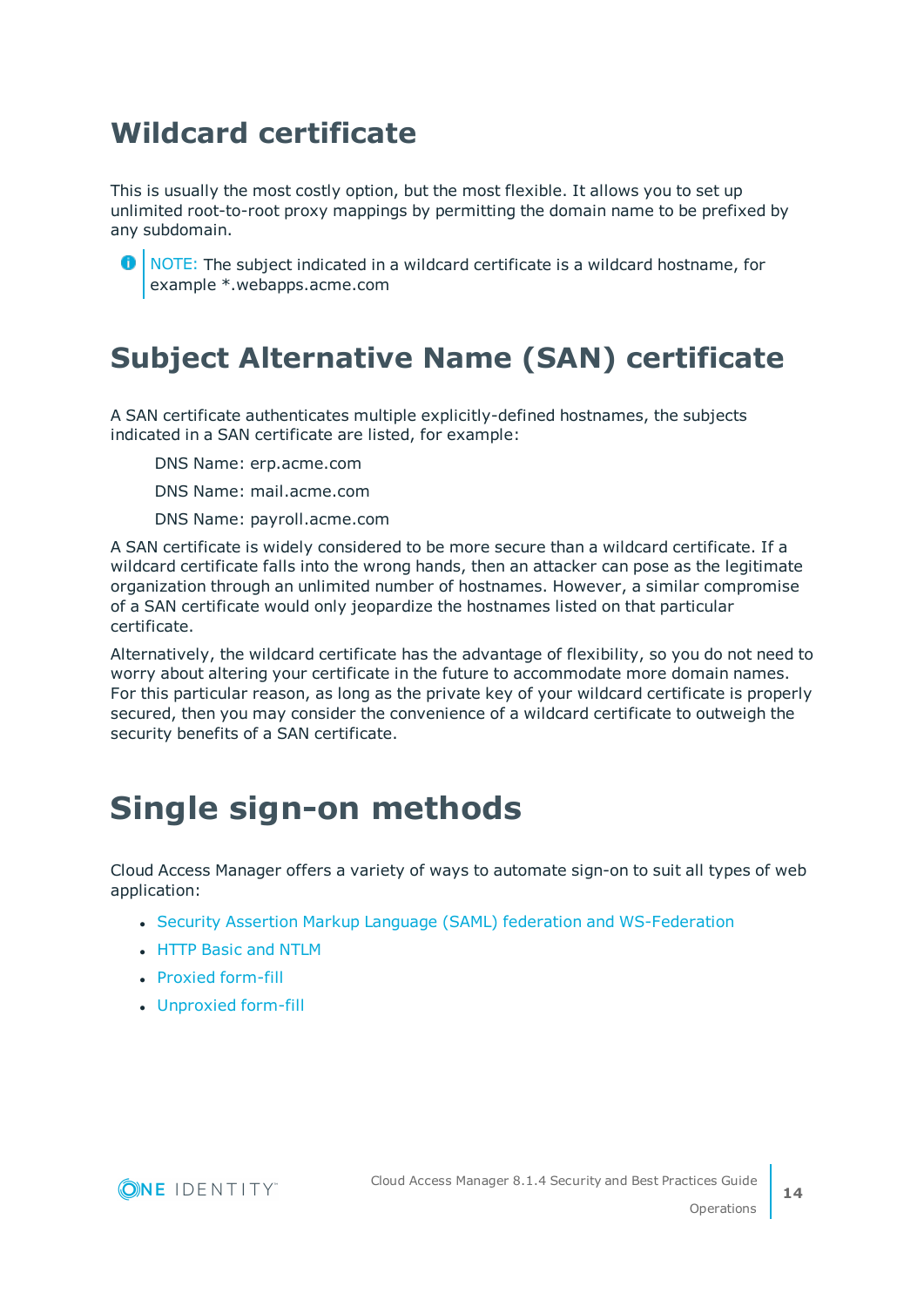### <span id="page-14-0"></span>**Security Assertion Markup Language (SAML) federation and WS-Federation**

Many modern web applications support Single Sign-On (SSO) using identity federation protocols. These methods rely on a separate, independent web system, called an identity provider or Security Token Service which performs the task of authenticating the user.

When multiple applications rely on the same identity provider you only need to enter your credentials once, so SSO is achieved. Cloud Access Manager operates as an identity provider for applications which support SAML or WS-Federation SSO.

This method is generally considered the fastest, most cost-effective, reliable, and efficient way to implement single sign-on for those applications which support it. Some Softwareas-a-Service (SaaS) providers levy an additional charge for use of federated SSO, however this should be weighed against the significant advantages of this approach.

### <span id="page-14-1"></span>**HTTP Basic and NTLM**

Applications which require HTTP Basic or NT LAN Manager (NTLM) authentication rely on the browser to capture your credentials using a pop-up dialog. Information is then passed to the application in HTTP headers which the application uses to check if the supplied credentials are correct. It is typical for web applications which accept HTTP basic or NTLM authentication to run on an internal corporate network.

When such an application is accessed using the One Identity Cloud Access Manager proxy, the proxy can automatically construct the HTTP headers, as the browser would do. By using the username and password previously stored for a user, sign on to the application is automated.

If the application accepts HTTP Basic or NTLM authentication, this approach to Single Sign-On (SSO) is preferred over form-fill techniques, for further information please refer to Proxied [form-fill](#page-14-2) on page 15.

## <span id="page-14-2"></span>**Proxied form-fill**

Some web applications do not accept HTTP basic or NT LAN Manager (NTLM) authentication, and instead prompt for your credentials by presenting a login form, this is known as forms-based authentication. Forms-based authentication is a common method of authenticating users for both public software as a service (SaaS) and on-premise web applications.

The Cloud Access Manager proxy can automatically insert JavaScript which detects a username and password entered into a login form, and can save that information in your Cloud Access Manager password wallet over a secure channel. Then, once your credentials have been saved and the application is launched again, Cloud Access Manager can detect

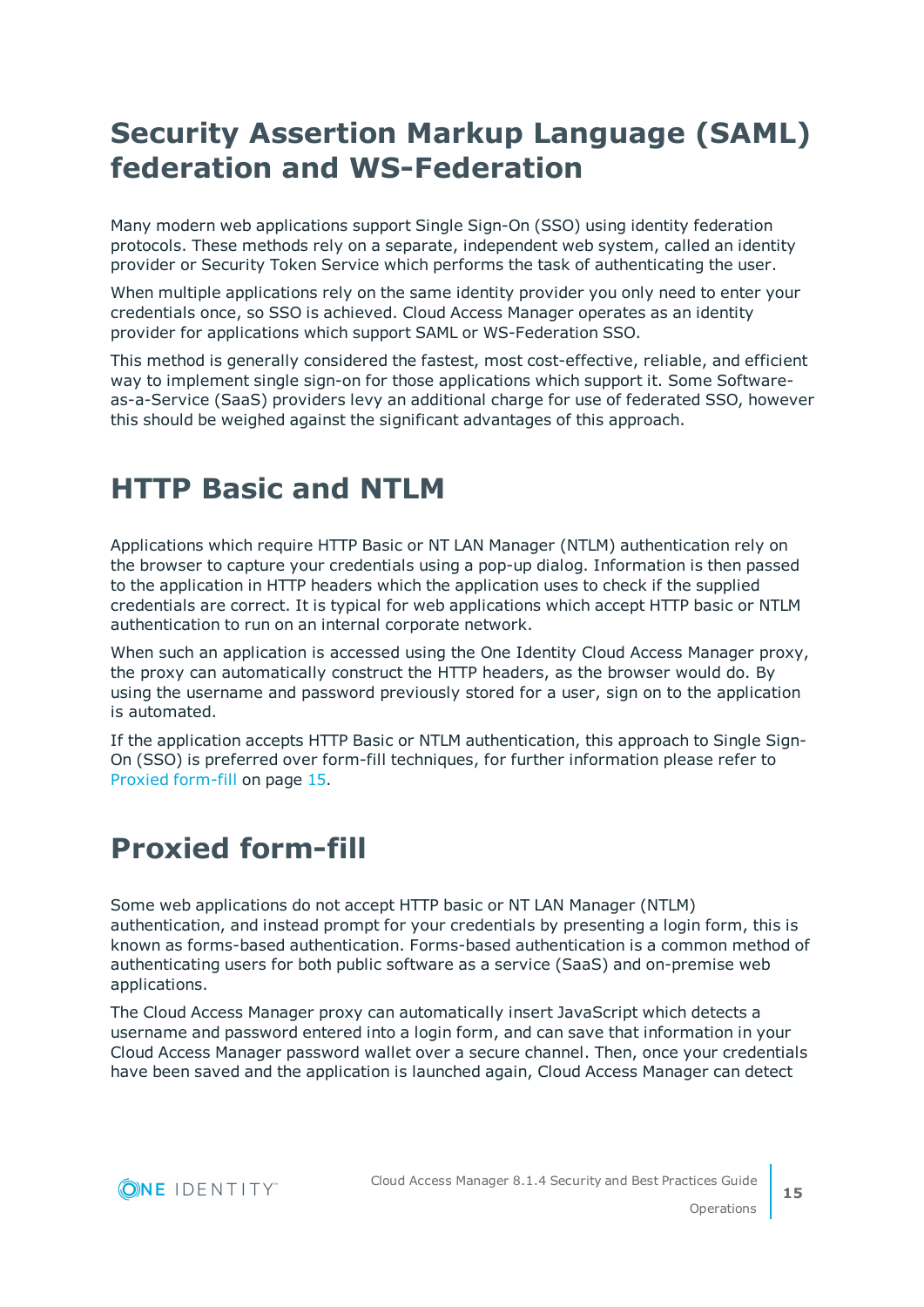the username and password fields on an application login form, automatically insert your credentials into the correct fields, and submit the form.

 $\bullet$  NOTE: This technique is appropriate for applications which do not accept HTTP basic, NTLM, SAML or WS-Federation.

### <span id="page-15-0"></span>**Unproxied form-fill**

For certain applications where credentials are captured using a login form, you can configure Cloud Access Manager to automate sign on to the application without the need to proxy it. In this case Cloud Access Manager sends a login request directly to the application with your username and password inserted.

The advantages of this compared to proxied form-fill are:

- Responsiveness of application, as latency is reduced without an intermediate proxy
- Reduced IT costs, with a reduced load on the proxy
- Reliability is increased, as complications caused by URL rewrite are avoided.

The potential disadvantages are:

- No support for capturing credentials as you must enter your credentials into the Cloud Access Manager Password Wallet
- No support for change password forms, the old password field will not be prefilled with your current password, and any new passwords will not be captured
- Does not work with applications which send a pre-authentication cookie to the browser.

# <span id="page-15-1"></span>**Using a reverse proxy or load balancer with Cloud Access Manager**

If you use a reverse proxy server or load balancer in front of Cloud Access Manager, you must ensure that all headers required by Cloud Access Manager are maintained at all times. Cloud Access Manager injects JavaScript into app pages to manage session idle timeout and at the same time sets no cache headers on the response. It is essential to maintain the no cache headers at all times for Cloud Access Manager to function as designed. Removing or changing the no cache headers may cause session management issues, for example, when a user uses the **Back** button on their browser.

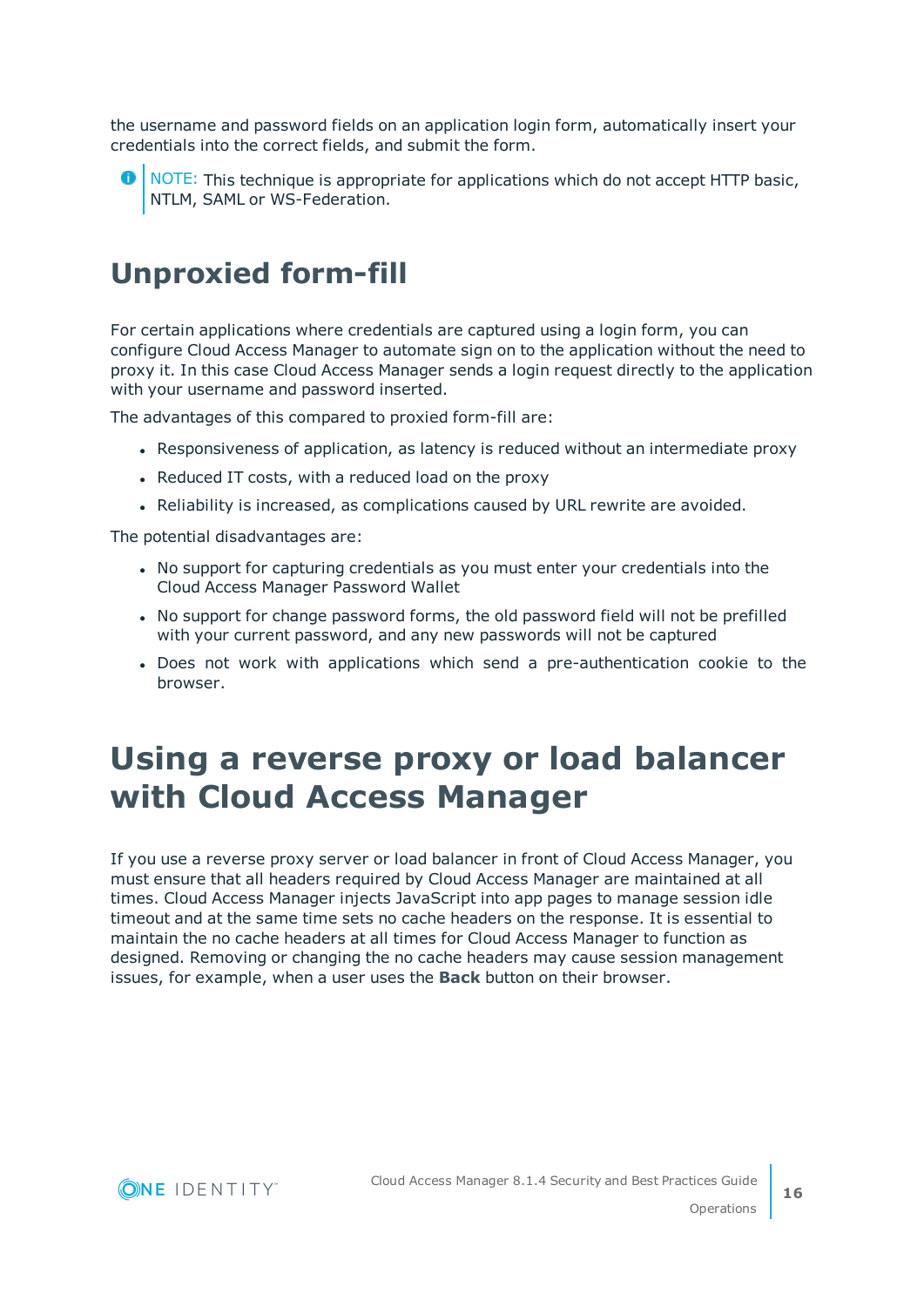# **Security**

# <span id="page-16-1"></span><span id="page-16-0"></span>**Information stored by Cloud Access Manager**

To support Single Sign-On (SSO) to non-federated web applications Cloud Access Manager saves your application passwords, encrypted in a table within the configuration database. The passwords are encrypted with AES-128-CBC, using a key derived from a combination of user ID and the shared secret which you specify during Cloud Access Manager installation.

For SSO to federate SAML and WS-Federation applications, Cloud Access Manager stores signing certificates in its configuration database along with their associated private keys. The private key associated with each signing certificate is encrypted with AES-128-CBC using a key derived from the shared secret.

To allow you to authenticate to Cloud Access Manager with your existing corporate credentials through Cloud Access Manager's built-in Security Token Service (STS), Cloud Access Manager must make an authenticated connection to an Active Directory or Lightweight Directory Access Protocol (LDAP) compliant directory. The credentials used to establish this authenticated connection are also stored in the configuration database and they are encrypted using AES-128-CBC using a key derived from the shared secret.

Œ NOTE: All sensitive information in Cloud Access Manager's database is encrypted using keying material derived from the shared secret. The shared secret is stored on each Cloud Access Manager host in a local file, encrypted using Windows Data Protection API. Please refer to Microsoft documentation at [http://msdn.microsoft.com/en](http://msdn.microsoft.com/en-gb/library/ms995355.aspx)[gb/library/ms995355.aspx](http://msdn.microsoft.com/en-gb/library/ms995355.aspx) for a detailed description of Windows DPAPI.

### <span id="page-16-2"></span>**Inter-service communication**

Cloud Access Manager transmits information between its services over Secure HTTP (HTTPS). Each connection is authenticated using the shared secret chosen during Cloud Access Manager installation.

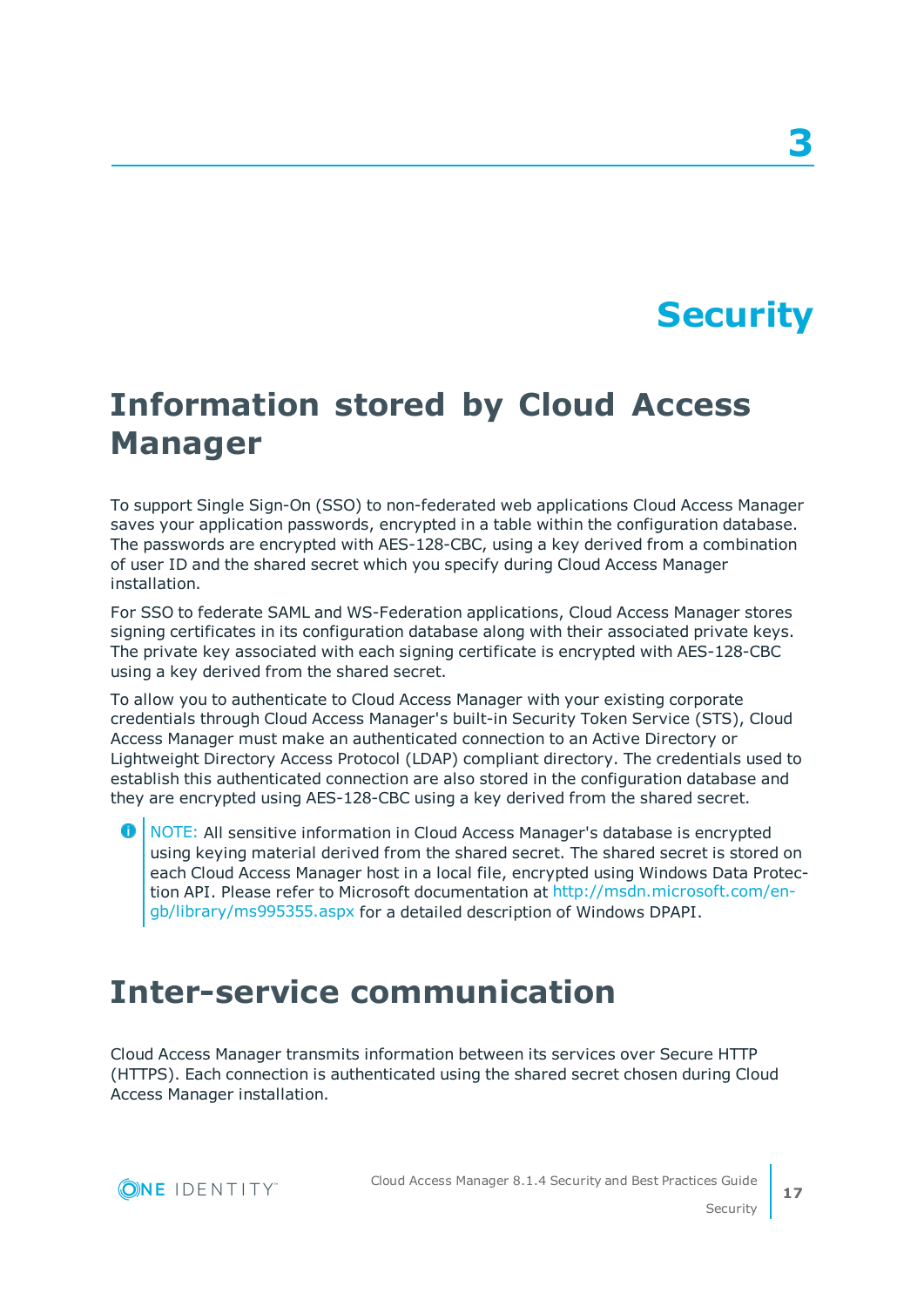# <span id="page-17-0"></span>**User authentication**

Cloud Access Manager allows you to access multiple systems without having to supply multiple sets of credentials. However the convenience of Single Sign-On (SSO) comes at the cost of security as an attacker that can hijack your Cloud Access Manager login account has the keys to the kingdom.

User authentication settings should therefore be reviewed thoroughly according to corporate security policy, with attention to:

- Prevailing password complexity rules
- Password expiry interval and password history rules
- Suitability of authentication method.
	- 6 NOTE: Consider using two-factor authentication, or smart card authentication, either for access to the application portal or for access to individual applications.

Where you are using a federated identity provider from a third-party organization, we recommend you seek assurances from that organization that their user authentication settings are in agreement with your security policy.